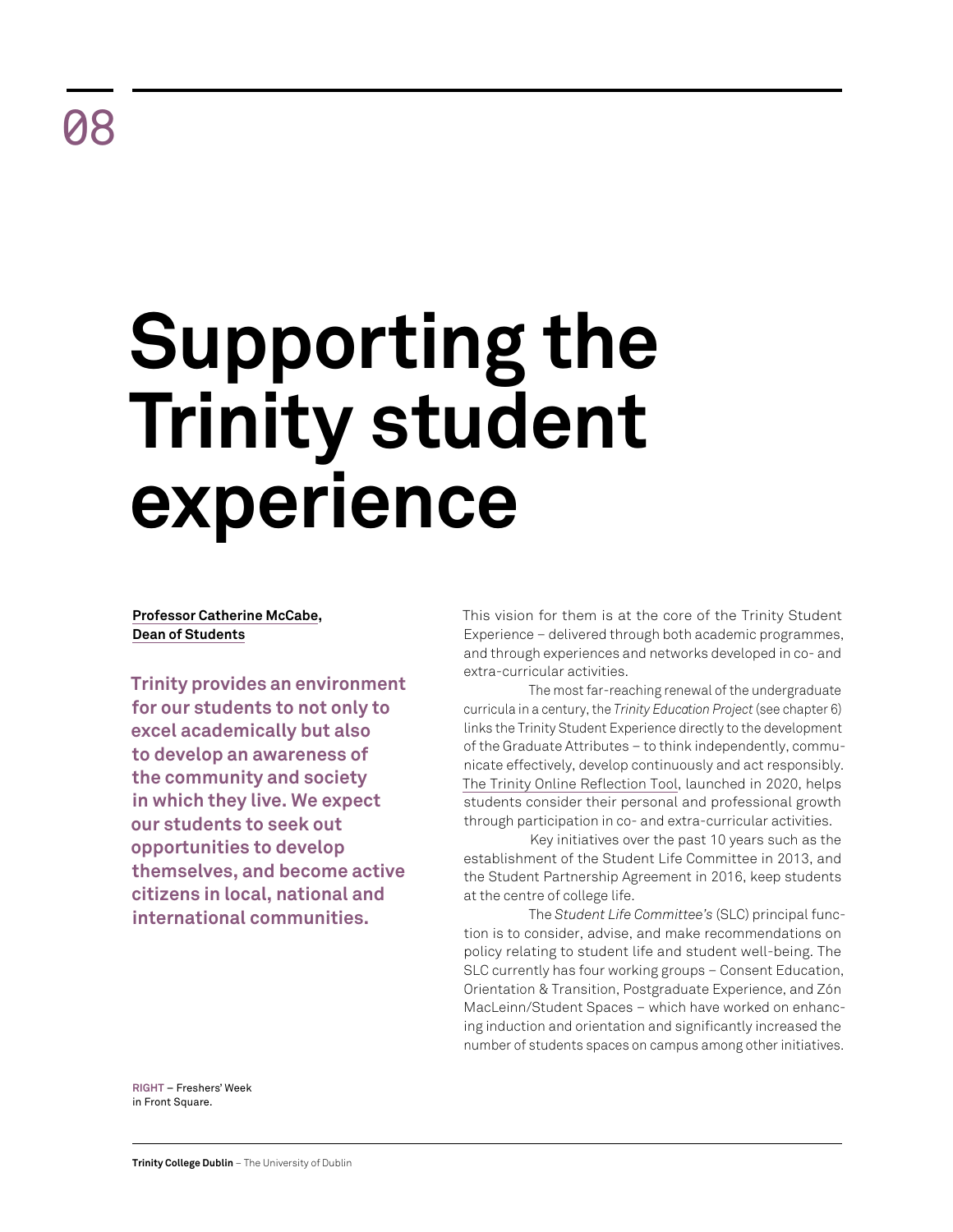$\Rightarrow$  Supportive, engaging and forward-thinking, Trinity wants the student experience to be the best it can be.

**Retrospective Review** 2011–21 68 | 69

EW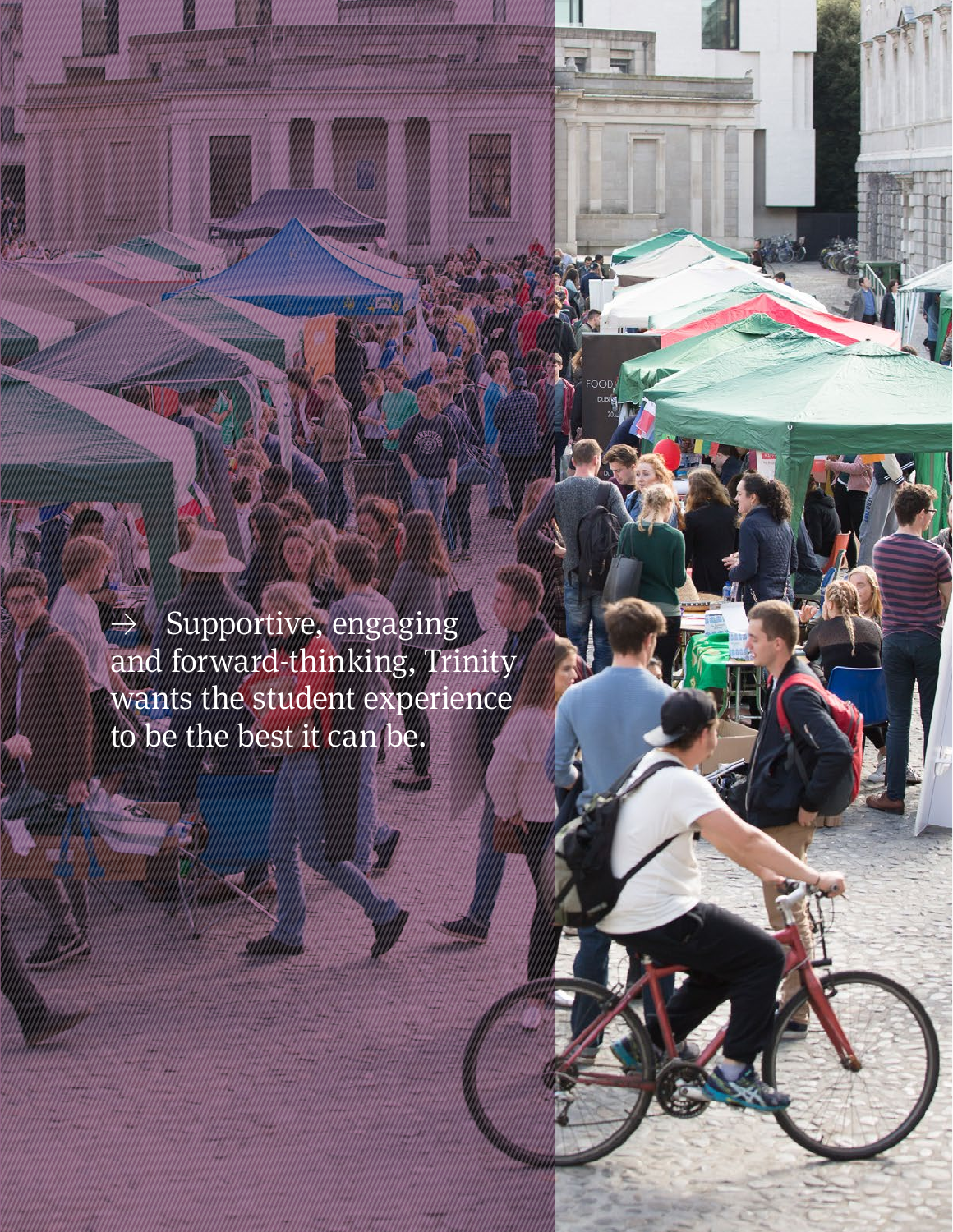

The *Student Partnership Agreement* annually presents the work being done to improve the student experience in partnership between the Dean of Students and the TCD Students' Union (SU)/Graduate Students' Union (GSU). The Dean of Students identifies student priorities annually and updated agreements are brought to Board and signed by the Provost, Vice-Provost/CAO, SU and GSU officers.

The *National Student Survey* was introduced in 2012/13 and is a partnership between the Higher Education Authority, the Irish Universities Association, the Technological Higher Education Association and the Union of Students in Ireland. Feedback from the surveys is followed up through the School Action Plans, introduced for the first time in 2018/19.

*Healthy Trinity* is a cross-university initiative involving over a hundred student partners, academic and professional services. One of its milestones in 2019 was the introduction of a tobacco-free policy which removed tobacco use from the entire campus, with three minor exceptions. The policy was introduced in partnership with the SU and GSU and supported by student-led campaigns.

 The student-led *Plastic Solutions* group presented to the Provost's Advisory Committee on Sustainability and Low Carbon Living on the growing desire among the student population to eliminate disposable plastics across campus. This led to a plan to reduce and eliminate where possible, disposable plastics across campus.

#### **Student Services**

Trinity's Student Services include pastoral and academic supports and services that support the learning environment. Some, such as the Tutorial Service, are longstanding; others like Orientation and the Global Room have been developed more recently. A Director of Student Services role introduced in 2017 provides an integrated approach to delivering and developing student services.

#### **Disability Services**

Since its 10th anniversary in 2010 the Disability Service (DS) has grown exponentially, as numbers of students with disabilities rose from 818 in 2010/11 (5.4% of the total student population) to 1,722 in 2019/20 (9.4%) . Noteworthy developments include: the launch of the Unilink Service in 2010 to support students with mental health difficulties (renamed Occupational Therapy Supports in 2016); the establishment in 2015 of the Disability Service Student Ambassador Programme, now the Trinity Ability Co-op, a student-led move towards radical inclusion; the adoption of the Reasonable Accommodation Policy in 2018; and a variety of access works including accessible pathways on Front Square, wheelchairs lifts and enabled toilets.

### **Student Counselling**

Over the past 10 years Trinity has supported the mental health of students via the Student Counselling Services (SCS),